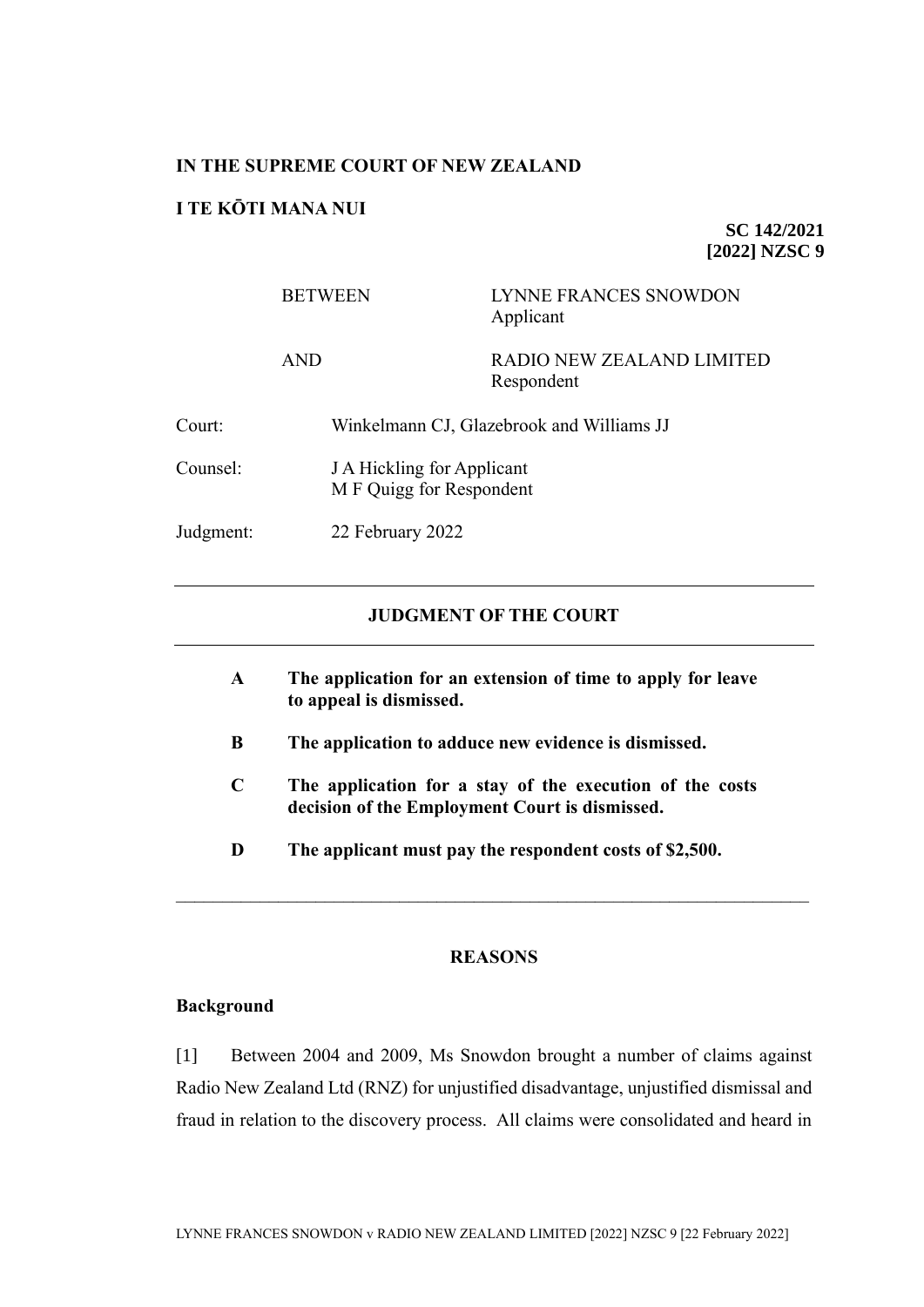the Employment Court in 2013 and 2014. All were dismissed (the substantive decision).<sup>1</sup> The Court awarded RNZ costs of \$490,000 (the costs decision).<sup>2</sup>

## **The present applications**

- [2] Ms Snowdon applies:
	- (a) for leave to appeal out of time against both the substantive and the costs decisions and directly to this Court;<sup>3</sup>
	- (b) for leave to adduce new evidence: being documents obtained in August 2020 from Irirangi Te Motu | NZ On Air (a Crown entity that funds public media) under the Official Information Act 1982; and
	- (c) for a stay of execution of the costs decision.

[3] Ms Snowdon says that the leave application is made out of time because it has taken six years to perform a forensic audit of RNZ's documents and the Official Information Act request could not be made until certain senior staff left NZ On Air in 2020 because, according to Ms Snowdon, they would have opposed her request.

### **Our assessment**

[4] No adequate reasons have been provided to justify the delay in filing this application. In particular, there is no proper reason provided as to why the Official Information Act request could not have been made earlier. The time taken to conduct the forensic audit cannot excuse the delay as the new evidence now sought to be adduced does not result from that audit.

<sup>&</sup>lt;sup>1</sup> Snowdon v Radio New Zealand Ltd [2014] NZEmpC 45, [2014] ERNZ 180 (Judge Ford) [the substantive decision]. An application for further discovery had been dismissed in 2010: *Snowdon v Radio New Zealand Ltd* [2010] NZEmpC 10, [2010] ERNZ 33 (Judge Travis). An application for leave to appeal against that decision was dismissed: *Snowdon v Radio New Zealand Ltd* [2010] NZCA 271 (William Young P, Ellen France and Randerson JJ).

<sup>&</sup>lt;sup>2</sup> *Snowdon v Radio New Zealand Ltd* [2014] NZEmpC 180 (Judge Ford) [the costs decision].

There has been no application filed for leave to appeal against either the substantive or the costs decision to the Court of Appeal.